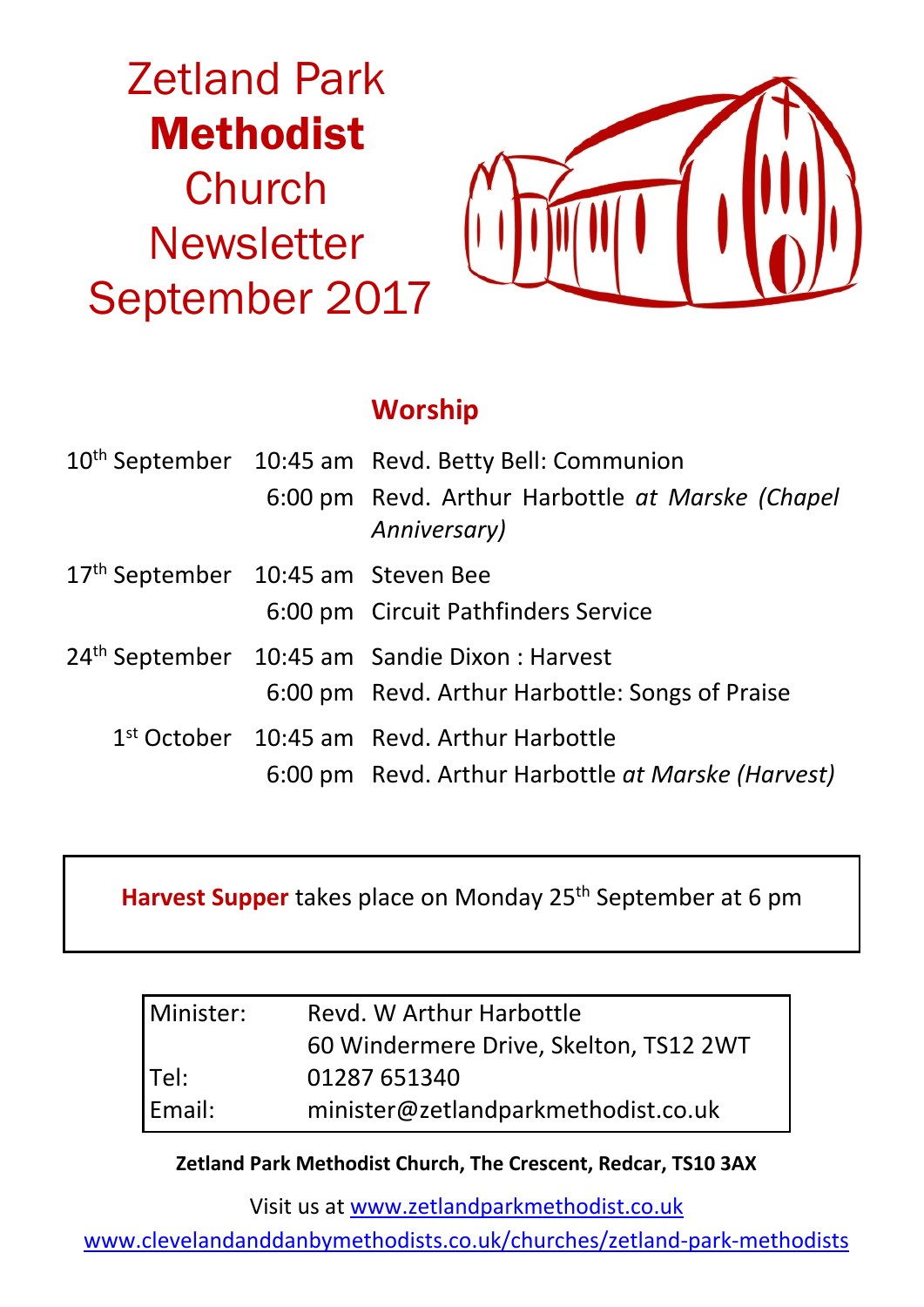Over the summer we helped our son set up his first independent home as he prepares to start a teaching appointment in September. One day he and I arrived with a van loaded with furniture, mostly still in cardboard boxes, and started to carry it up to his first-floor flat. As we prepared to take the second load up a window of the ground-floor flat opened and a hand waved at us. We went across to the window and a cheery young man in a bright florescent jacket asked if we needed any help in unloading the van! We declined the help initially but said if he was still around when we got to the heavy items, like the washer, an extra pair of hands might well be appreciated.

I thought about this event as the day went on and was reminded of the passage in the Bible which speaks of 'fruit of the Spirit' - love, joy, peace, patience, kindness, goodness, faithfulness, gentleness, and selfcontrol.

As the autumn sets in we naturally think about celebrating the fruitfulness of the land at our Harvest Festival services where we thank God for his bountiful provision for us - this year on the 24th September.

But what about the fruitfulness of our lives? Would we similarly offer a hand to a total stranger? I believe that God has placed us all in the world to help and support one another. Community is certainly strongest when everyone in society works together for the good of all. This is where the fruit of the Spirit come into their own - because all of them talk about how we relate to one another.

As we recall just how well provided for we have been, perhaps we can also think of what we can do to help others, our neighbours, a stranger, and those in greatest need in our our communities and across the world.

As it is written in the Bible: It is absolutely clear that God has called you to a free life. Just make sure that you don't use this freedom as an excuse to do whatever you want to do and destroy your freedom. Rather, use your freedom to serve one another in love; that's how freedom grows. For everything we know about God's Word is summed up in a single sentence: Love others as you love yourself. That's an act of true freedom. (Gal 5: 13-15 - from The Message) Blessings Revd Arthur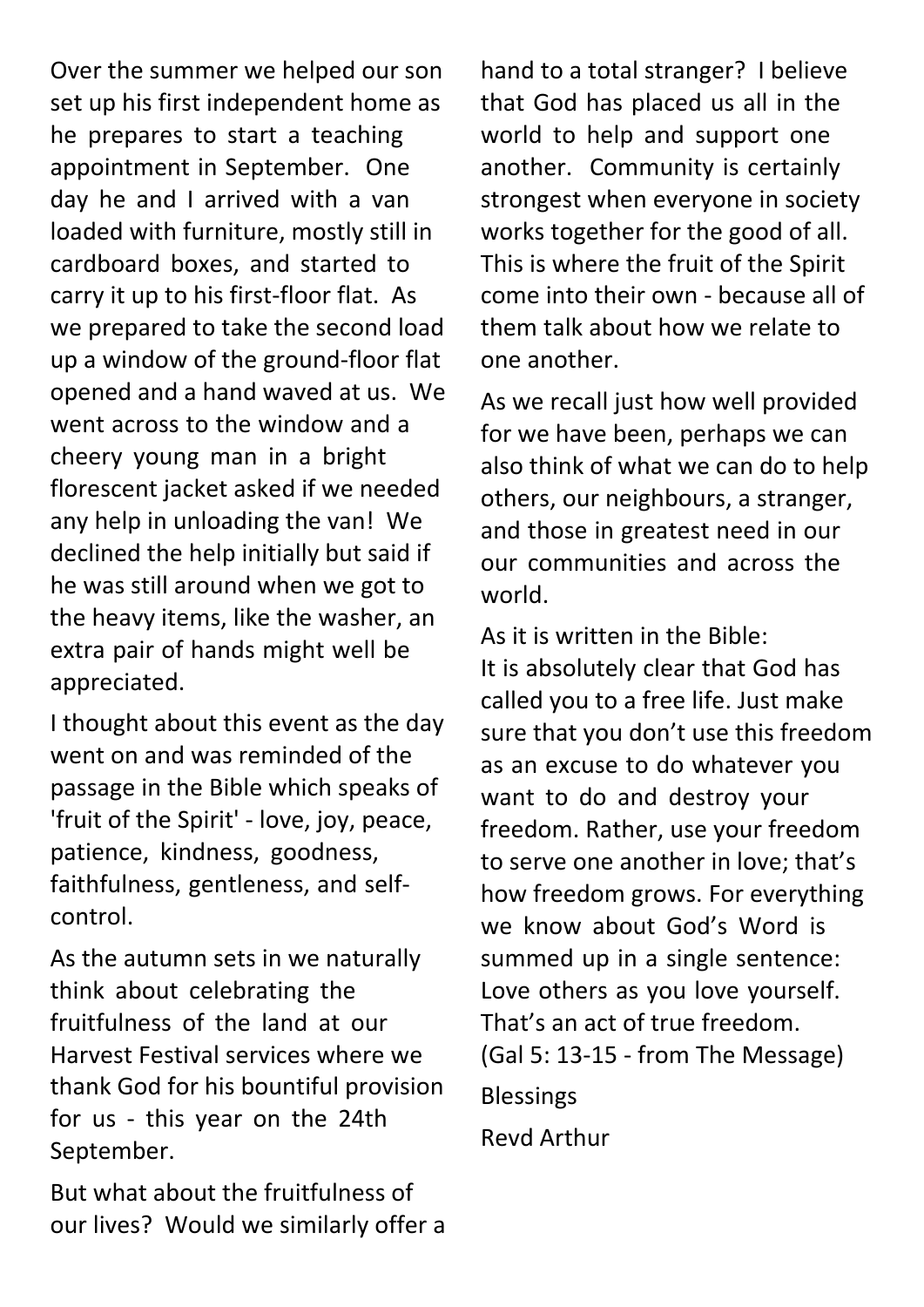The **MWIB project** for this year in our district is for the Samaritans and Multiple Sclerosis locally. The amount raised by our church is – coffee morning £235,Wednesday fellowship £209, Marion's cakes £40, Thelma's afternoon tea £40 and circuit presidents afternoon £75. So the total is £609. Many thanks to all who worked hard and contributed money to support these causes in our local area. Next year the project will be Haiti.

Sandra

Thank you to everyone who has collected their "loose change" for the **Smiles Foundation** jar. We raised £37.65 this last year, down on last year but nonetheless the money is very welcome to help some very needy children and their families. To anyone who would like to help the new jar is in the church foyer.

Also, I still collect books, DVDs and CDs (yellow box in foyer). Thank you again for all your support.

Jenny

## **Safeguarding training**

All Church Stewards, Pastoral Visitors, Sunday School teachers, workers with children and young people, luncheon club workers & drivers, Local Preachers and Worship Leaders and Safeguarding leads are encouraged to attend a refresher of the Safeguarding training most did 4 years ago. These will take place on 14th September at Saltburn or 25th October at Zetland Park, both starting at 7 pm. Please attend whichever you can. Other opportunities will be offered in early 2018.

#### **Circuit Prayer Meeting**

Saturday 7th October 8:30-9:30am at Lealholm Saturday 4th November 8:30-10:0am at Saltburn

#### **Pastoral Meeting**

In the Foyer at 7pm on 28 **September**